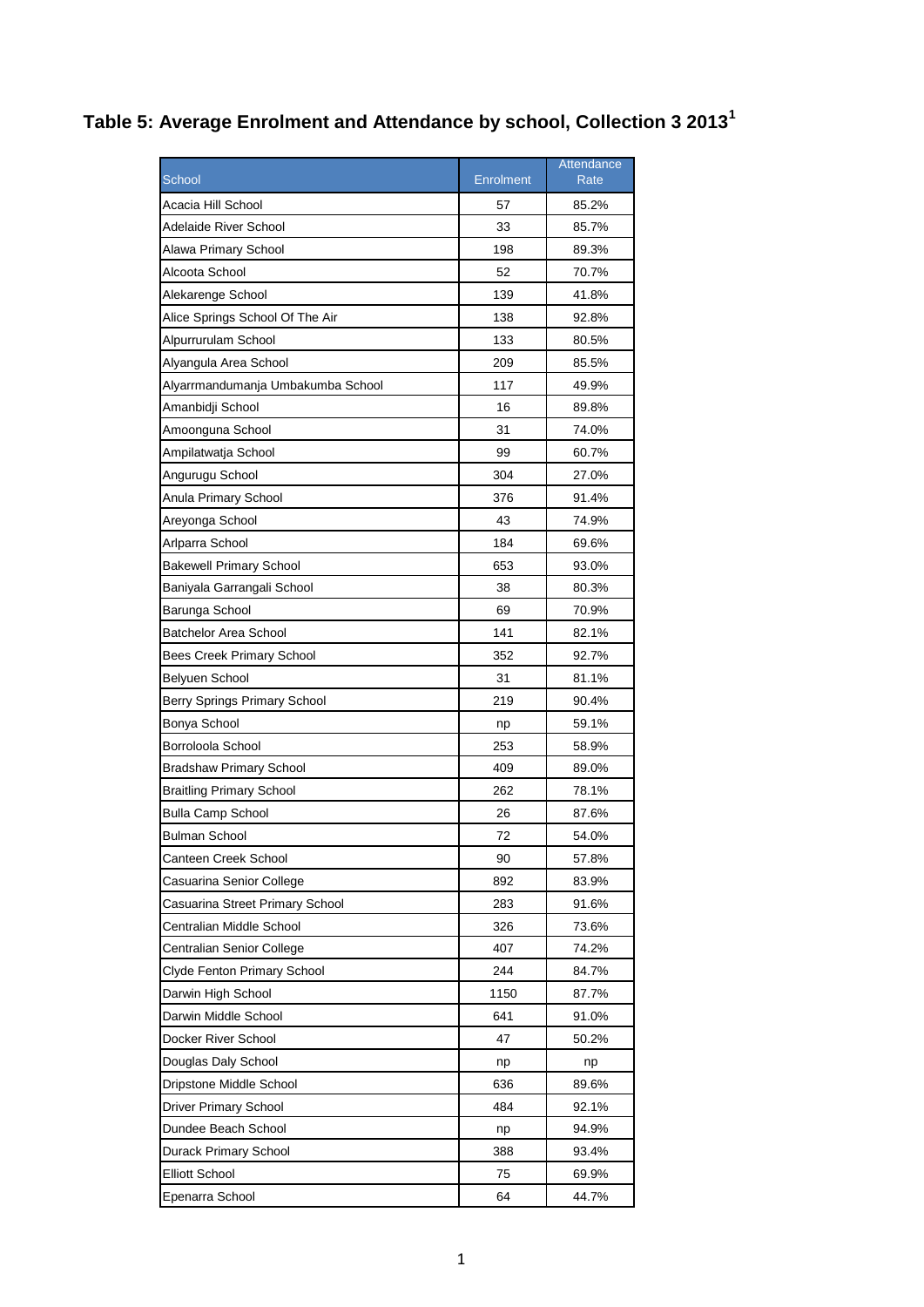|                                      |                  | Attendance |
|--------------------------------------|------------------|------------|
| School                               | <b>Enrolment</b> | Rate       |
| <b>Finke School</b>                  | 36               | 54.9%      |
| Gapuwiyak School                     | 283              | 53.3%      |
| Gillen Primary School                | 293              | 85.5%      |
| Girraween Primary School             | 422              | 90.1%      |
| <b>Gray Primary School</b>           | 330              | 87.6%      |
| Gunbalanya School                    | 262              | 52.6%      |
| Haasts Bluff School                  | 36               | 70.6%      |
| Harts Range School                   | 99               | 63.9%      |
| <b>Henbury School</b>                | 90               | 88.6%      |
| <b>Howard Springs Primary School</b> | 252              | 89.1%      |
| Humpty Doo Primary School            | 395              | 91.5%      |
| Imanpa School                        | 25               | 64.6%      |
| Jabiru Area School                   | 287              | 75.7%      |
| Jilkminggan School                   | 113              | 61.7%      |
| Jingili Primary School               | 339              | 91.0%      |
| Kalkaringi School                    | 155              | 68.6%      |
| Karama Primary School                | 251              | 86.5%      |
| Katherine High School                | 623              | 71.4%      |
| Katherine School Of The Air          | 244              | 99.3%      |
| Katherine South Primary School       | 405              | 85.6%      |
| Kiana School                         | np               | np         |
| Kintore Street School                | 21               | 87.8%      |
| Lajamanu School                      | 228              | 40.4%      |
| Laramba School                       | 64               | 71.1%      |
| Larapinta Primary School             | 290              | 87.8%      |
| Larrakeyah Primary School            | 381              | 89.9%      |
| Leanyer Primary School               | 536              | 92.6%      |
| Ludmilla Primary School              | 142              | 84.9%      |
| MacFarlane Primary School            | 209              | 77.1%      |
| Malak Primary School                 | 281              | 88.5%      |
| Mamaruni School                      | 82               | 68.6%      |
| Maningrida School                    | 688              | 36.3%      |
| Manunda Terrace Primary School       | 215              | 87.6%      |
| Manyallaluk School                   | 20               | 73.3%      |
| Mataranka School                     | 50               | 89.1%      |
| Mbunghara School                     | np               | np         |
| Middle Point School                  | 24               | 88.0%      |
| Milikapiti School                    | 77               | 83.8%      |
| Milingimbi School                    | 262              | 46.1%      |
| Millner Primary School               | 116              | 86.4%      |
| Milyakburra School                   | 34               | 57.7%      |
| Minyerri School                      | 195              | 70.1%      |
| Moil Primary School                  | 325              | 90.3%      |
| Moulden Primary School               | 414              | 82.3%      |
| Mount Allan School                   | 75               | 54.0%      |
| Mulga Bore School                    | 24               | 25.1%      |
|                                      | 43               |            |
| Murray Downs School                  |                  | 78.7%      |
| Mutitjulu School                     | 33               | 62.2%      |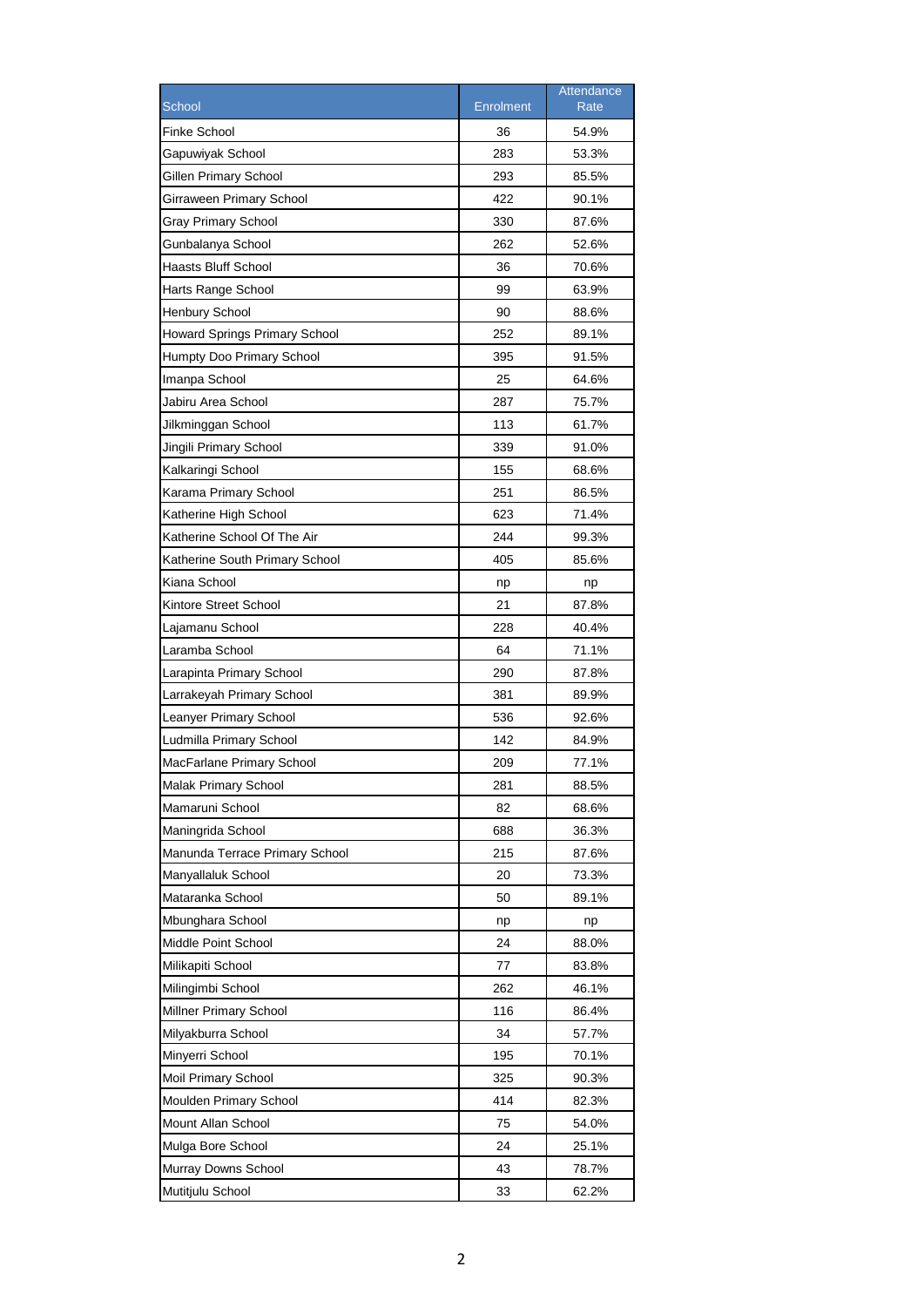|                                          |                  | Attendance  |
|------------------------------------------|------------------|-------------|
| School                                   | <b>Enrolment</b> | <b>Rate</b> |
| Nakara Primary School                    | 509              | 92.7%       |
| Nemarluk School                          | 141              | 88.7%       |
| <b>Neutral Junction School</b>           | 13               | 76.1%       |
| Newcastle Waters School                  | np               | np          |
| Nganambala School                        | 19               | 89.3%       |
| Nganmarriyanga School                    | 105              | 68.8%       |
| Ngukurr School                           | 309              | 53.4%       |
| Nhulunbuy High School                    | 240              | 85.6%       |
| Nhulunbuy Primary School                 | 527              | 89.8%       |
| Nightcliff Middle School                 | 233              | 90.7%       |
| <b>Nightcliff Primary School</b>         | 499              | 91.6%       |
| Northern Territory Open Education Centre | 537              | 100.0%      |
| Ntaria School                            | 165              | 58.0%       |
| Numbulwar School                         | 180              | 46.6%       |
| Nyirripi School                          | 46               | 49.6%       |
| <b>Palmerston Senior College</b>         | 507              | 77.0%       |
| Papunya School                           | 107              | 55.9%       |
| Parap Primary School                     | 509              | 92.1%       |
| Peppimenarti School                      | 42               | 85.8%       |
| Pigeon Hole School                       | 26               | 89.4%       |
| Pine Creek School                        | 58               | 70.8%       |
| Pularumpi School                         | 78               | 80.4%       |
| Ramingining School                       | 249              | 55.3%       |
| Robinson River School                    | 65               | 67.8%       |
| Rockhampton Downs School                 | 13               | 96.8%       |
| Rosebery Middle School                   | 664              | 83.7%       |
| Rosebery Primary School                  | 448              | 92.1%       |
| Ross Park Primary School                 | 454              | 93.2%       |
| Sadadeen Primary School                  | 201              | 74.9%       |
|                                          | 389              |             |
| Sanderson Middle School                  |                  | 87.0%       |
| Shepherdson College                      | 702              | 38.8%       |
| <b>Stirling School</b>                   | 18               | 43.1%       |
| <b>Stuart Park Primary School</b>        | 557              | 92.2%       |
| Taminmin College                         | 1016             | 88.2%       |
| <b>Tennant Creek High School</b>         | 183              | 64.4%       |
| <b>Tennant Creek Primary School</b>      | 443              | 69.9%       |
| Timber Creek School                      | 64               | 88.2%       |
| <b>Tipperary Station School</b>          | np               | np          |
| Titjikala School                         | 24               | 58.2%       |
| <b>Tivendale School</b>                  | 38               | 100.0%      |
| Ti Tree School                           | 104              | 54.0%       |
| Urapunga School                          | 29               | 60.7%       |
| Wagaman Primary School                   | 310              | 89.7%       |
| Wallace Rockhole School                  | 20               | 65.3%       |
| Walungurru School                        | 71               | 69.3%       |
| Wanguri Primary School                   | 432              | 90.7%       |
| Warruwi School                           | 129              | 61.9%       |
| Watarrka School                          | 13               | 79.2%       |